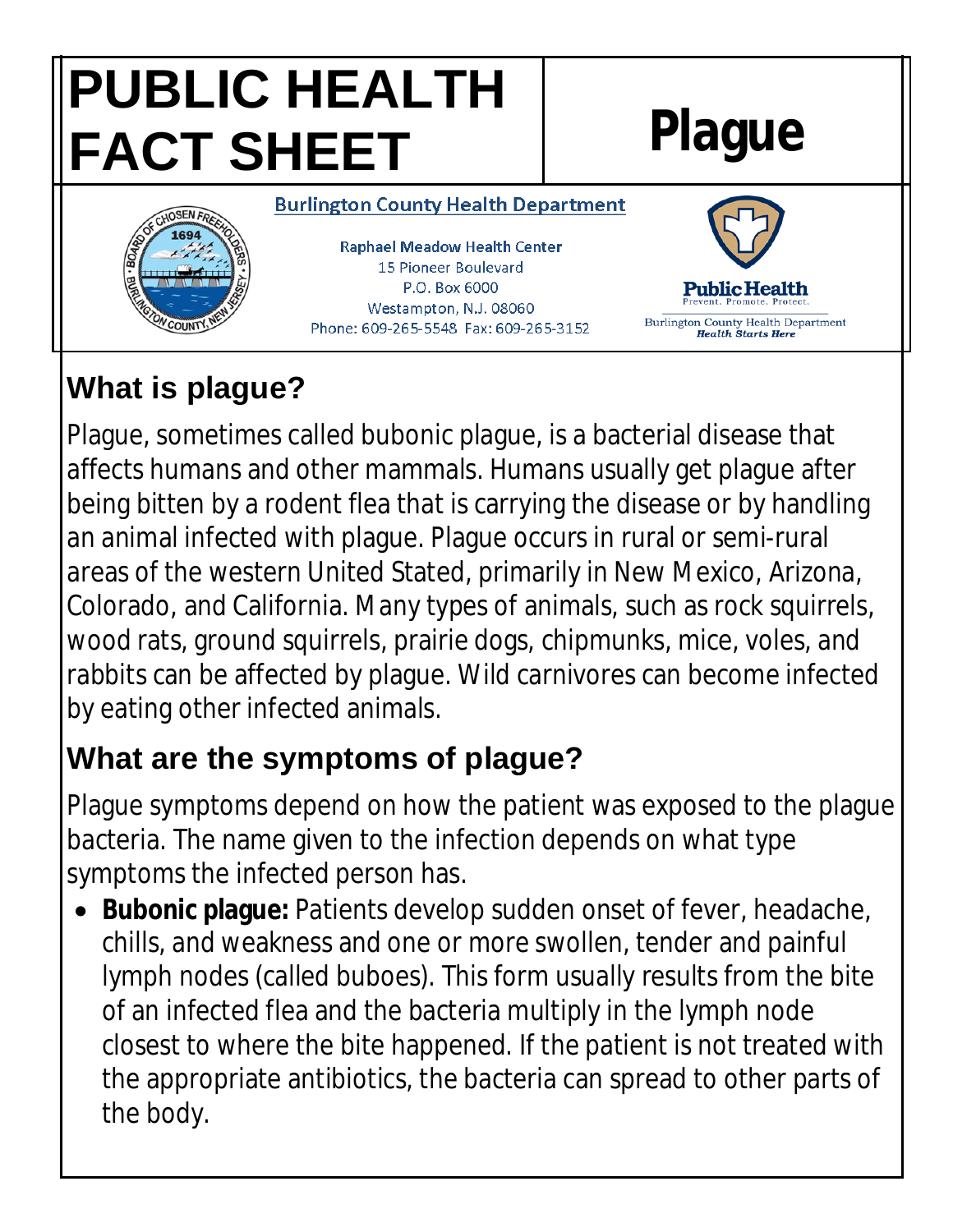- **Septicemic plague:** Patients develop fever, chills, extreme weakness, stomach pain, shock, and possibly bleeding into the skin and other organs. Skin and other tissues may turn black and die, especially on fingers, toes, and the nose. Septicemic plague can happen as the first symptom of plague, or may develop from untreated bubonic plague. This form results from bites of infected fleas or from handling an infected animal.
- **Pneumonic plague**: Patients develop fever, headache, weakness, and a quickly developing pneumonia with shortness of breath, chest pain, cough, and sometimes bloody or watery mucous. Pneumonic plague may develop from breathing in infectious droplets or may develop from untreated bubonic or septicemic plague after the bacteria spread to the lungs. The pneumonia may cause lung failure and shock. It is the most serious form of the disease and is the only form of plague that can be spread from person to person.

**Plague is a serious illness. If you are experiencing symptoms like those listed here, seek immediate medical attention. Prompt treatment with the correct medications is critical to prevent complications or death.**

## **How is plague treated?**

Plague is a very serious illness, but is treatable with commonly available antibiotics. The earlier a patient seeks medical care and receives treatment that is appropriate for plague, the better their chances are of a full recovery.

## **How can plague be prevented?**

- 1. Reduce rodent habitat around your home, work place, and recreational areas. Remove brush, rock piles, junk, cluttered firewood, and possible rodent food supplies, such as pet and wild animal food. Make your home and outbuildings rodent-proof.
- 2. Wear gloves if you are handling or skinning potentially infected animals to prevent contact between your skin and the plague